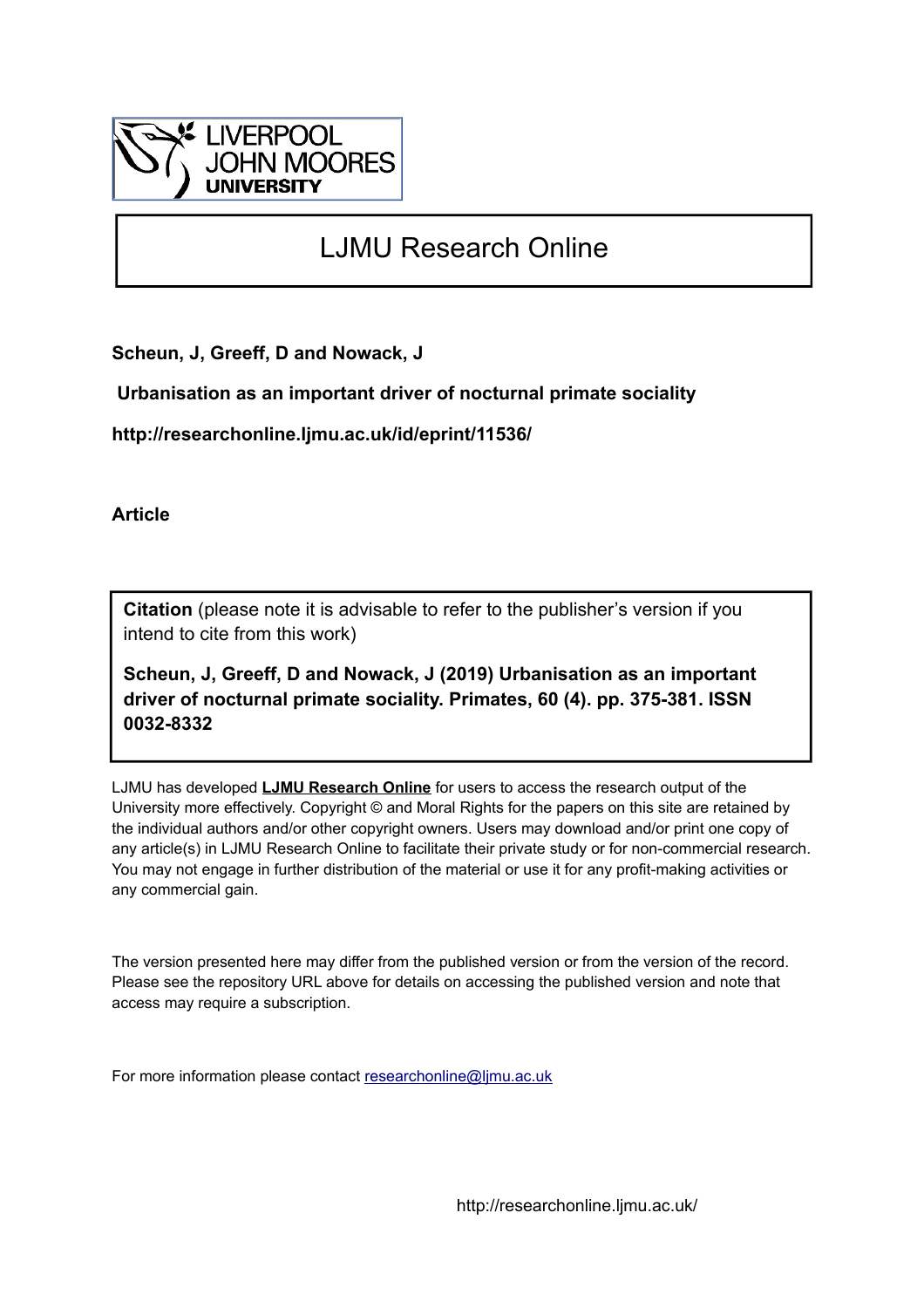| Urbanisation as an important driver of nocturnal primate sociality |  |  |
|--------------------------------------------------------------------|--|--|
|                                                                    |  |  |

- Scheun, J.1,2, Greeff, D.1, Nowack, J3
- 1 National Zoological Garden, South African National Biodiversity Institute, PO Box 754, Pretoria,
- 0001, South Africa.
- 2 Mammal Research Institute, Department of Zoology and Entomology, University of Pretoria,
- Pretoria, South Africa
- 3 Natural Sciences and Psychology, Liverpool John Moores University, Liverpool, UK
- 8 Corresponding author: J.Scheun@sanbi.org.za, https://orcid.org/0000-0003-0021-0473
- 

#### **Acknowledgements**

- We would like to thank Jamey Gulson and Duodane Kindler for their assistance in conducting field
- observations.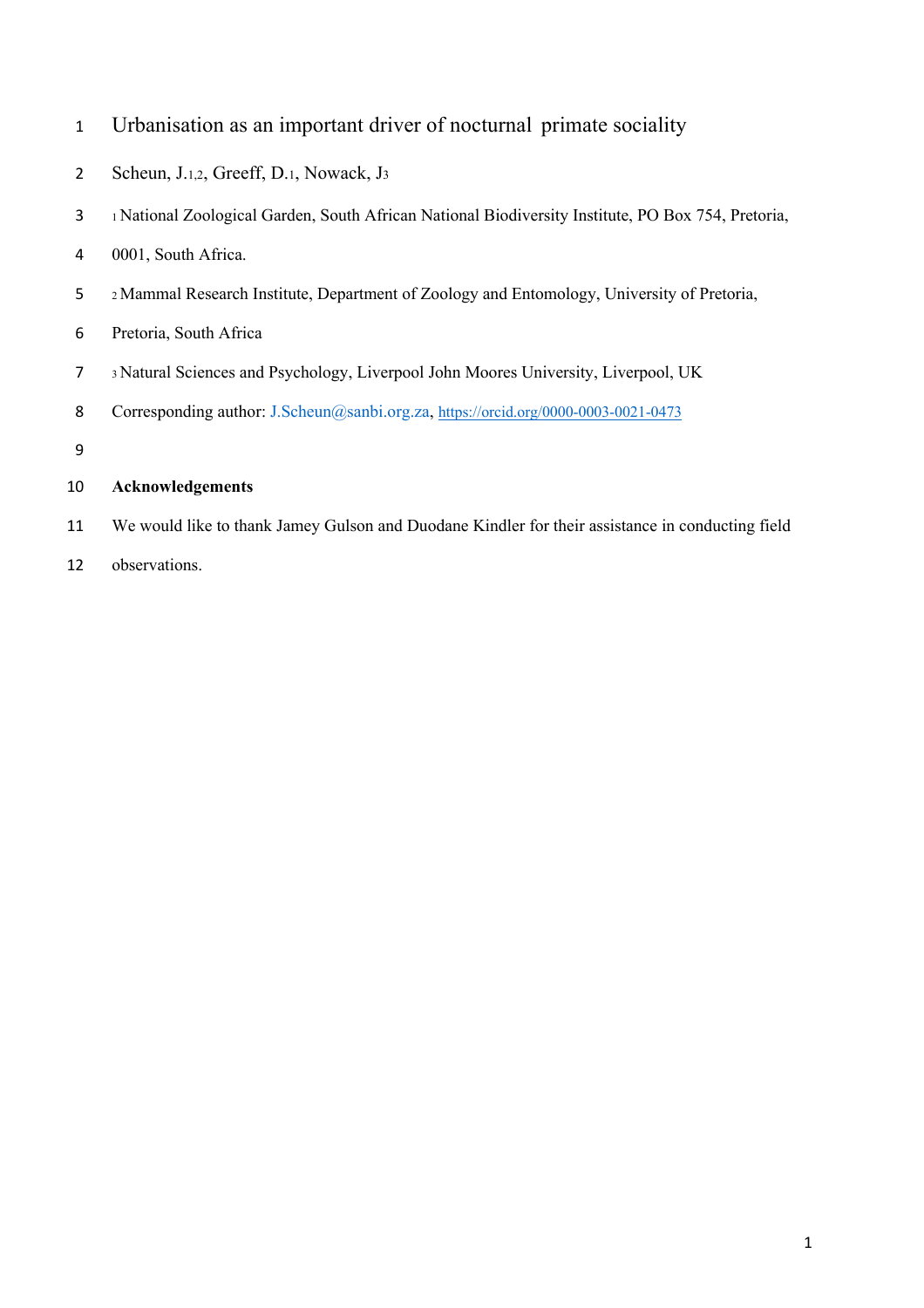#### **Abstract**

 Urbanisation is an important factor driving species and biodiversity decline. Although habitat alterations can be detrimental for species, studies have shown that many diurnal primates are able to adapt to novel environments. Little is known about the ability of nocturnal primates to survive within the urban environment. To increase our understanding on this topic, we present *ad libitum* observations on group movement and sociality from urban and rural populations of the African lesser bushbaby (*Galago moholi*) in South Africa from 2014-2018. Our data show considerable changes in the social dynamics within urban bushbaby populations. In contrast to rural individuals, which spent the majority of their activity period solitarily or in pairs, urban individuals displayed a larger degree of sociality throughout their active period, forming groups of up to 10 individuals. Furthermore, urban individuals spent less time moving around, while increasing social (communication/pair-grooming), foraging and feeding behaviour. Urban individuals fed on a range of different anthropogenic and 26 natural food sources (insects/gum/nectar) compared to their rural counterparts. In summary, urban bushbabies showed a large degree of behavioural plasticity, with changes in social dynamics and structure frequently observed. Such alterations in sociality, along with the ability to utilise different feeding resources, may explain the ability of the species to survive within a highly altered environment.

## **Keywords: Urbanisation, nocturnal primates, sociality, anthropogenic, dietary flexibility**

#### **Introduction**

 A general 'rule-of-thumb' description for primate sociality is based on the diurnal and nocturnal activity pattern of a species and describes diurnal primates as social, gregarious animals, often living in medium to large groups. In contrast, nocturnal primates, are often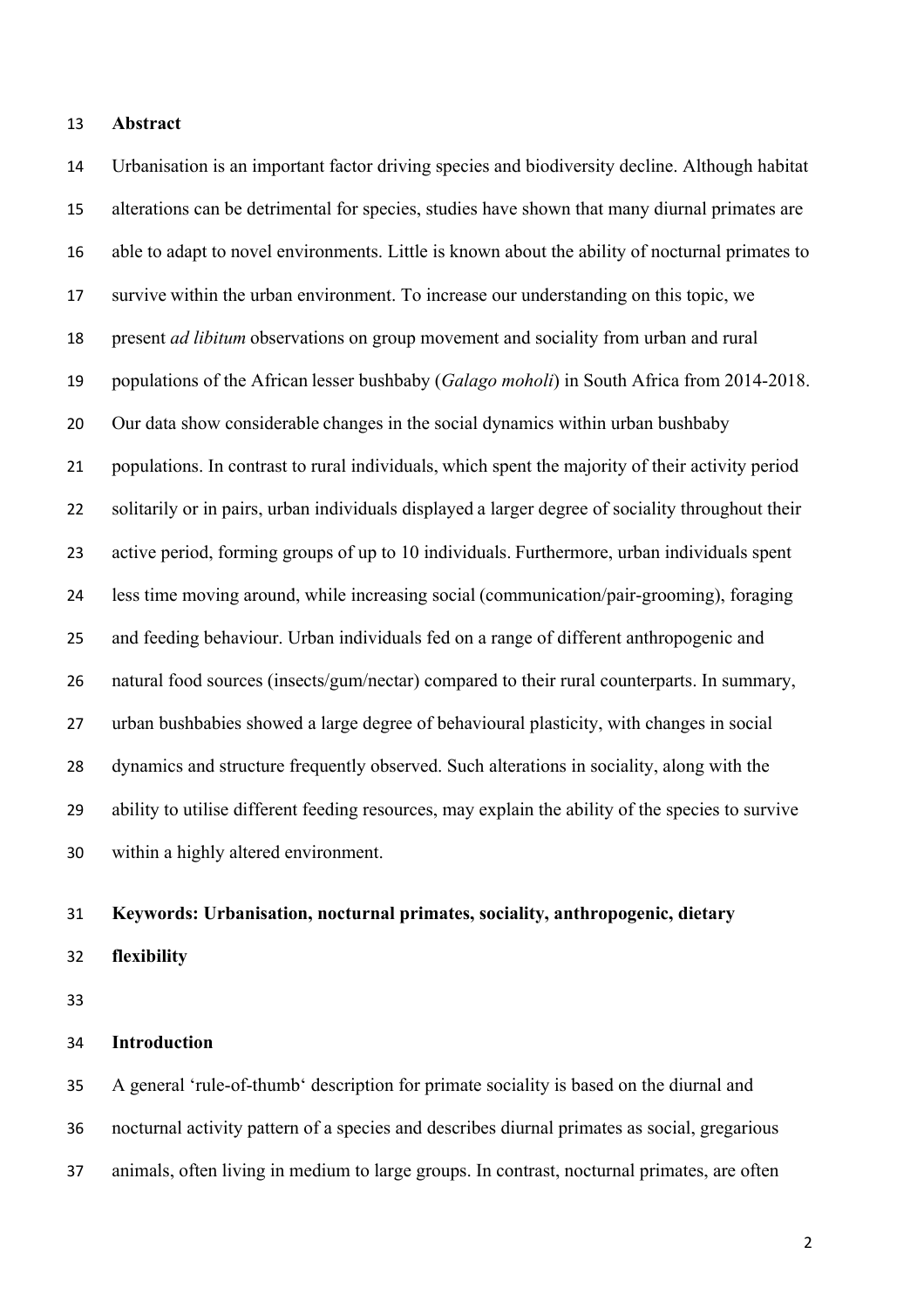thought of as lower, primitive species and have historically been defined as 35 solitary and non-gregarious, with limited interaction between conspecifics outside of the reproductive season (Crook and Gartlan 1966). This definition of nocturnal primate sociality was not developed through robust, quantitative data, but rather the absence thereof (Sterling and Richard 1995). Although defining these elements for nocturnal primates is difficult, an ever- growing body of literature actually indicates that the majority of nocturnal primates are semi- gregarious, forming complex social networks, share nest sites and even forage together (Bearder 1999; Dammhahn and Kappeler 2005; Génin 2010; Gursky 2000; Müller and Soligo 2005; Müller and Thalmann 2000; Nowack et al. 2013; Radespiel 2000). Furthermore, indirect interactions, such as vocalisation and home range overlap, offer additional support for a complex social structure in nocturnal primates (Bearder 1999; Sterling and Richard 1995).

 In the rural environment, both food resource availability and habitat size, are primary drivers of social structure (Dunbar 1996; Janson 2017; Pinto et al. 1993; Wich et al. 2006). However, the food resource type and availability, along with the size of the available habitat, are drastically altered within urban centres compared to the rural environment. The urban land scape is a novel and ever changing environment, which exposes animals to a diverse and constant range of stressors (Atwell et al. 2012; Shochat et al. 2006). In order to survive in such an environment, urban wildlife must adapt physiologically, physically and behaviourally (Lowry et al. 2013; Sol et al. 2013). For example, urban avian populations have turned to anthropogenic food sources to survive within heavily altered environments. Although the use of such sources are often linked to disease transmission, research shows that the use of high quality anthropogenic food sources may be advantageous to species survival within the urban environment (Robb et al. 2008). Although the majority of research on urban wildlife has focused on the effect of urbanisation on avian species (Ditchkoff et al. 2006; Miranda et al.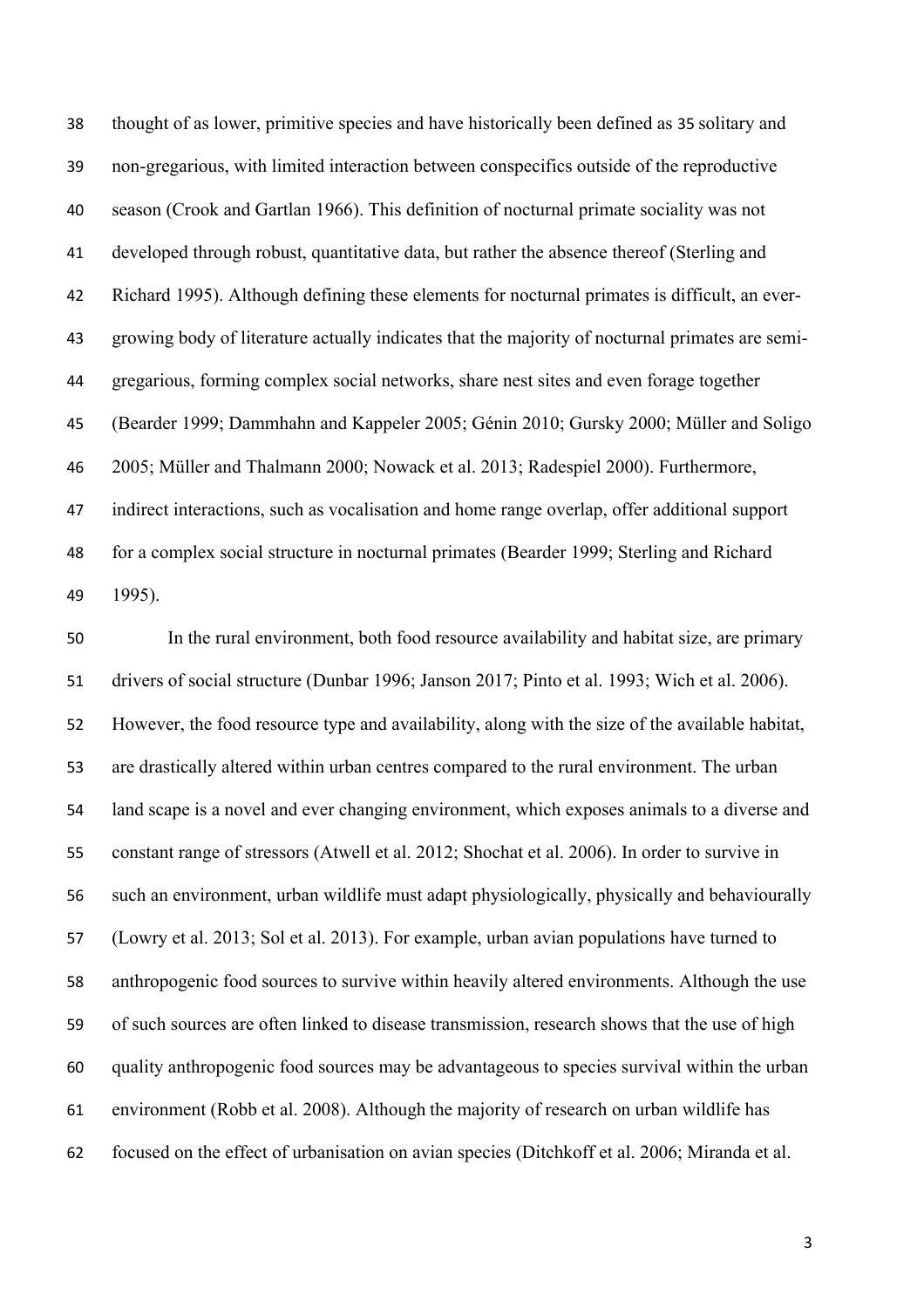2013; Møller 2009; Møller 58 2010; Partecke et al. 2006), there is an increasing number of studies focussing on diurnal primates. For example, studies on the Rhesus macaque (*Macaca mulatta villosa*, Jaman and Huffman 2013) and the white-footed tamarin, (*Saguinis leucopus*, Poveda and Sánchez-Palomino 2004) have found a change in social interactions and group size for populations living in urban environments. However, no study has yet looked at changes of social behaviour in nocturnal primates within urban environments.

 The African lesser bushbaby, *Galago moholi,* is a small, nocturnal prosimian primate found throughout southern Africa. Two clear mating periods have been described for the species, which occur during May and September (Pullen et al. 2000; Scheun et al. 2016). Despite an observed difference in body weight between male and female bushbabies (~20%, Kappeler 1991; Scheun et al. 2015) it is near impossible to differentiate between the sexes as a result of limited sexual dimorphism. Originally defined as food specialists only feeding on small insects and gum the species has now been shown to display a large degree of dietary flexibility, utilising fruits and avian species when its primary food sources (insects, gum) are scarce or unavailable (Engelbrecht 2016; Ray et al. 2016; Scheun et al. 2014). Bushbabies have also been shown to adapt remarkably well to anthropogenic habitats, utilising a range of human food sources (Scheun et al. 2015). Furthermore, the once established solitary social paradigm established for the species (Doyle et al. 1967) has come under scrutiny as behavioural data are published (Bearder 1999; Nowack et al. 2013; Pullen et al. 2000), suggesting a large degree of gregarious behaviour in the species. With anthropogenic activities driving increased land alterations throughout southern Africa, understanding the effects of urbanisation on the social dynamics of nocturnal primates

 are of utmost importance. Here we report differences in behaviour and sociality between populations of urban and rural bushbabies, which indicate the profound changes urban

species undergo in order to survive within the urban environment.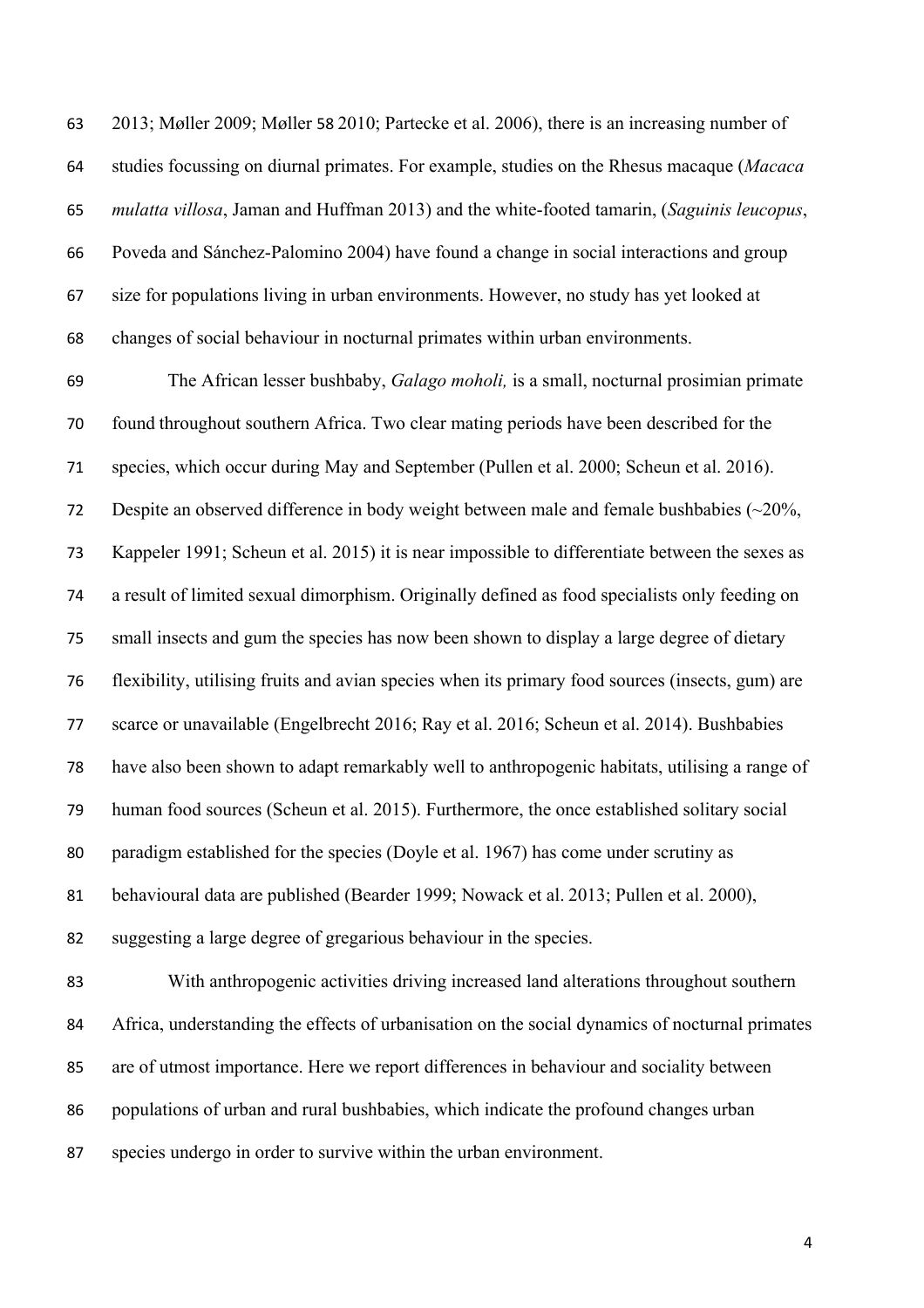### **Material and Methods**

 To compare the social dynamics of urban and rural bushbabies*,* we collected behavioural observations on group size and activity patterns from two urban and two rural populations*.*  Rural environments were characterised as habitats with little to no anthropogenic activity and natural plant structure including availability of indigenous floral species, particularly gum producing trees. Urban sites were characterised as habitats with fragmented and exotic floral structure and species composition and a high degree of anthropogenic structures and disturbance. The two rural bushbaby populations were studied at Nylsvley Nature Reserve 97 (NNR, S24° 39'.50′′ – E28° 39'54′′, Limpopo, 2014-2016) and the Buffelsdrift Conservancy (BC, S25°35′.55′′, E28°19′30′′, Pretoria, 2014-2016), respectively. Free-ranging urban 99 bushbaby populations were observed at the SANBI National Zoological Garden (NZG, S25° 44′18′′, E28° 11′21′′, Pretoria, South Africa) and within Onderstepoort, a suburb of Pretoria, South Africa (Onderstepoort: OP, S25° 38′.52′′ – E28° 10′54′′ E). At the NZG, animal enclosures (fenced and open) and administration buildings were primary factors resulting in loss of sight once bushbabies entered the premises. Similarly, boundary fences and buildings obstructed follows at OP. To remove the confounding effects reproductive activity may have on behaviour and the social organisation of the species, we excluded breeding periods from the analyses (May and September, Scheun et al. 2017; Scheun et al. 2016) and therefore observations were limited to the winter (June – August) periods of 2014 - 2018. Bushbabies were not captured or marked during the study period; as such we were unable to identify specific individuals or sex distribution at each site.

 Within the four study sites *ad libitum* (Altmann 1974) observations on species foraging, movement and social interactions was conducted. Specific animal behaviours were recorded according to an ethogram (Tab. 1). At each site, follows were initiated at dusk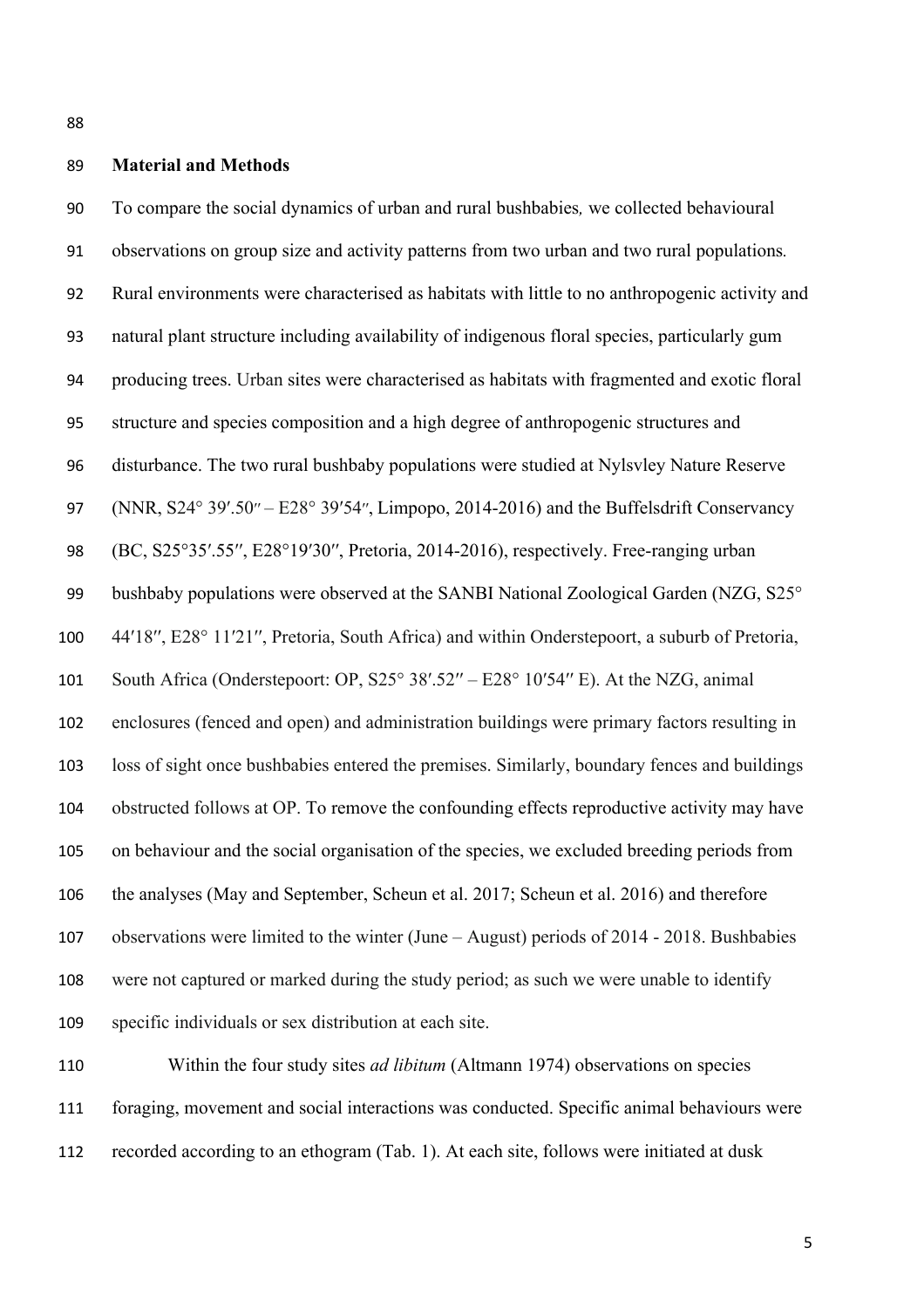(17h00-18h00) and continued until dawn the following morning (05h00-06h00). Individuals were located by shining headlamps and locating eye-shine. Behaviours were noted every 20 seconds, with follows continuing until the individual was out of sight for >5 min. Along with behavioural data, the group composition (alone/pair/group) and food source utilised was also determined. All statistical analyses were performed in R 3.2.1 (R Core Team 2018) using the MASS package (Venables and Ripley 2002).

119 As a number of observers (n=4) assisted in data collection at the different locations, the inter-observer reliability (IOR) was determined. In this regard, the percentage agreement 121 method was used for calculating the IOR score, with the equation:  $IOR = A/(A +$ *bs*), where A is the number of agreements and D the number of disagreements (Ostrov and

123 Hart 2014). The average IOR score between the observers was  $95 \pm 70\%$  SD.

124 All values reported in this study include  $\pm$  standard deviation (SD). The total observation time at each site was 39 h at NNR, 35 h at BC, 45 h at OP and 18 h at NZG. The 126 average time spent following one individual was  $15.80 \pm 8$  SD min (NNR: 24.3 $\pm 5$  SD min (N=90), BC:14.25±5.5 SD min (N=80), OP: 19.5±2.80 SD min (N=125), NZG: 5.25±1.7 SD min (N=255)). The frequency of time spent following individuals were approximately evenly distributed prior to and following midnight at OP (55%, 45%), NNR (53%, 47%) and BC (48%, 52%); however, follows at NZG were mainly conducted prior to midnight (63%, 37%). Despite this difference at NZG, a goodness of fit chi-square test found no significant 132 difference between the sites  $(X_{2(9, N=520)} = 11.1, p=0.2)$  when comparing the number of observations at 3 h intervals (17:00-20:00; 20:00-23:00; 23:00-126 02:00; 02:00-05:00). As such, time of night did not seem to influence the number of observations made at each site. To limit the contact with individuals at both urban and rural sites, observers were never nearer than 5m to an individual.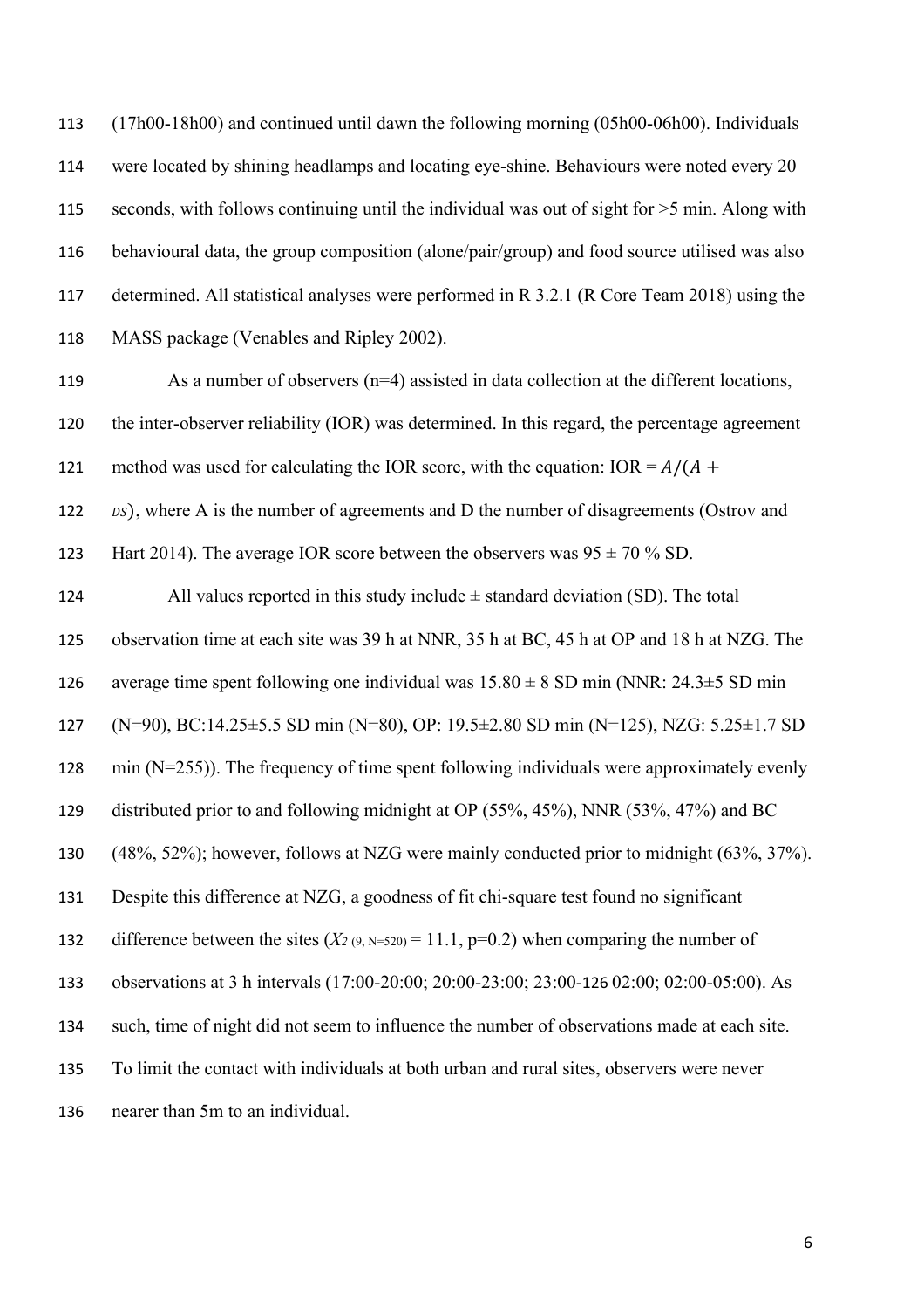Goodness of fit chi-squared tests were conducted to determine whether the (1) behaviours observed and (2) food resources used differed between study sites. A goodness of fit chi-squared test was also conducted to determine whether a significant difference in the frequency of feeding behaviours, observed at 3 h intervals (17:00-20:00; 20:00-23:00; 23:00- 02:00; 02:00-05:00) at all sites, occurred.

#### **Results**

 A goodness of fit chi-squared test showed that the observed behaviours differed significantly 145 between study sites  $(X_2 (27) = 43.7, p = 0.02)$ . Urban bushbabies spent considerably less time 137 moving compared to their rural counterparts (38.6 % (NZG) and 36.4% (OP) vs. 63.1 % (NNR) and 56.0% (BC)). However, the percentage time spent resting was similar between all study sites (NZG: 26.9 %, OP: 30.1 % vs. NNR: 27.1 %, BC: 29.7 %). In contrast to this, urban individuals spent more time foraging and feeding. Within the urban environments bushbabies also spent considerably more time on social activities such as pair-grooming and –playing than their rural counterparts (Fig. 1). Frequent aggressive interactions were observed at OP, with no aggressive interactions at the remaining three sites. We observed no successful predation on bushbabies during the four years at any of the sites although we had multiply observations of known bushbabies predators (rural: owls, genets, mongoose; urban: cats, owls, genets).

 A goodness of fit chi-square test showed that food resource utilisation was 157 significantly different between study sites  $(X_{2(9)} = 500.6, p \lt 0.001)$ . At both rural sites, bushbabies fed exclusively on gum and arthropods (F 148 ig. 2). At OP, bushbabies fed predominantly on 149 anthropogenic food sources, while individuals at NZG utilised considerably more natural sources, although frequent nectar feeding from the bird of paradise flower (*Strelitzia nicolai*) was observed here (Fig. 2). Furthermore, feeding behaviour was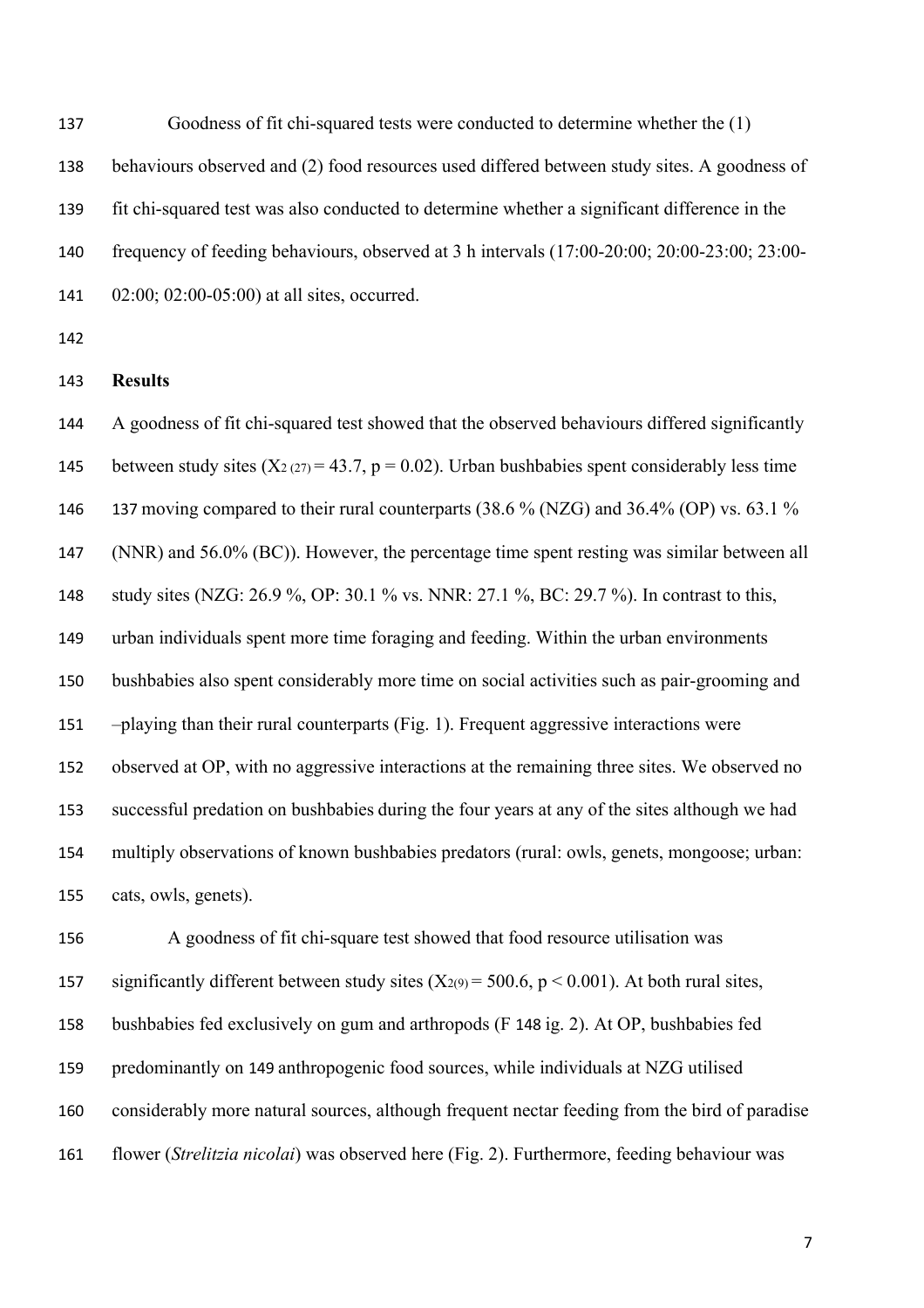distributed equally across the night when comparing 3 h intervals at all four sites, i.e. in rural 163 as well as urban populations  $(X_{2(9)} = 11.23, p=0.44)$ .

 Group sizes differed considerably between study sites. Within the rural environment, bushbabies were seen to move on their own the majority of time, with limited pair observations (NNR: 10 %, BC: 15 %). In contrast to this, such pair movements were frequently observed within the urban environment (NZG: 43 %, OP: 30 %, Fig.3). Furthermore, group sizes exceeding two individuals (range: 3-10 individuals) were only observed at both urban sites (NZG: 35 %, OP: 20 %, Fig. 3). 

### **Discussion**

 The results of this study clearly highlight the difference in sociality, group dynamics and food resource utilisation between urban and rural bushbaby populations.

 A significant difference in observed behaviours between the populations was found during this study. Urban bushbabies spent less time moving through their home range, while time spent on activities such as foraging, feeding, self- and pair-grooming were considerable elevated. Habitat loss and fragmentation within the urban environment, as a result of anthropogenic activities, considerably limit movement options of urban wildlife species (see Fahrig 2003; Goldingay et al. 2018; Tuomainen and Candolin 2011). As the total area available for movement and foraging is limited in the studied urban environments, time spent on additional behaviours, such as resting and sociality, increased substantially. This change in daily behaviours 171 has for example been observed in chacma baboons (*Papio ursinus*, Hoffman and O'Riain 2010) and vervet monkeys (*Cercopithecus aethiops pygerthrus*, Saj et al. 1999; Saj et al. 2001).

 In contrast to rural bushbabies*,* which fed exclusively on naturally occurring food sources (gum/insects), we found that urban individuals supplemented their diet with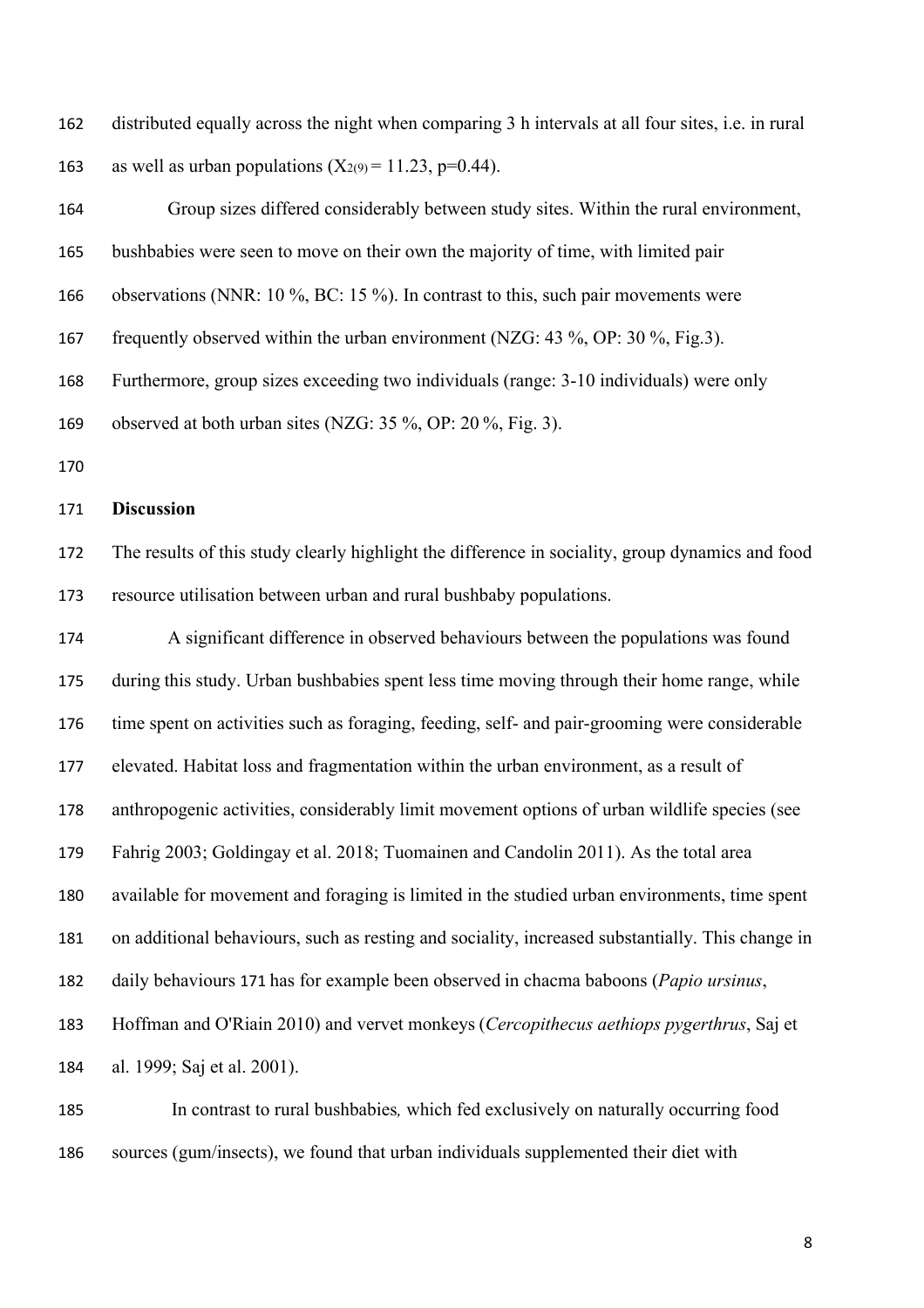anthropogenic food sources and nectar. The results of this study supports our previous anecdotal observations which highlighted the ability of urban bushbabies to exploit a range of anthropogenic food sources within the urban environment (Scheun et al. 2015). The loss of endemic floral species has been observed in a number of urban environments (Alvey 2006). Such a decrease in natural flora may lead to a decrease of a species' preferred food source, resulting in an increase in time spent foraging and the utilisation of novel food sources. This shift in food resource use in urban environments has been observed in the common marmoset (*Callithrix jacchus*, Cunha et al. 2006) and the rhesus macaques (*Macaca mulatta*, Jaman and Huffman 2013). Dietary flexibility is generally enhanced in the urban environment, where habitat fragmentation and alterations may limit the availability of naturally occurring food sources, but increase the availability of novel, anthropogenic and exotic sources (Li 2005; Wieczkowski 2005). Furthermore, despite the use of high energy anthropogenic food sources within the urban environment, both urban and rural bushbaby populations continued to feed throughout their active period, which might be explained by the high metabolism inherent 189 in small-bodied mammals (Martin 1990).

 In contrast to rural bushbabies*,* urban populations readily formed permanent social groups. The availability of anthropogenic food sources within the urban environment may encourage group formation and sociality within the species (Scheun et al. 2015). The influence of food resource availability on social structure has been shown for a number of diurnal species, such as *C. a. pygerythrus* (Brennan et al. 1985), the savannah 194 baboons *(P. cynocephalus,* Altmann and Muruthi 1988*),* olive baboons (*P. anubis*, van Doorn et al. 2010), rhesus macaques (*Macaca mulatta*, Jaman and Huffman 2013), the black-tuffed marmoset (*Callithrix penicillata*, Teixeira et al. 2015) and saki monkeys (*Chiropotes satanas chiropotes*, Boyle and Smith 2010). Metabolic requirements of urban individuals are usually met considerably quicker than possible in a rural environment, in which individuals need to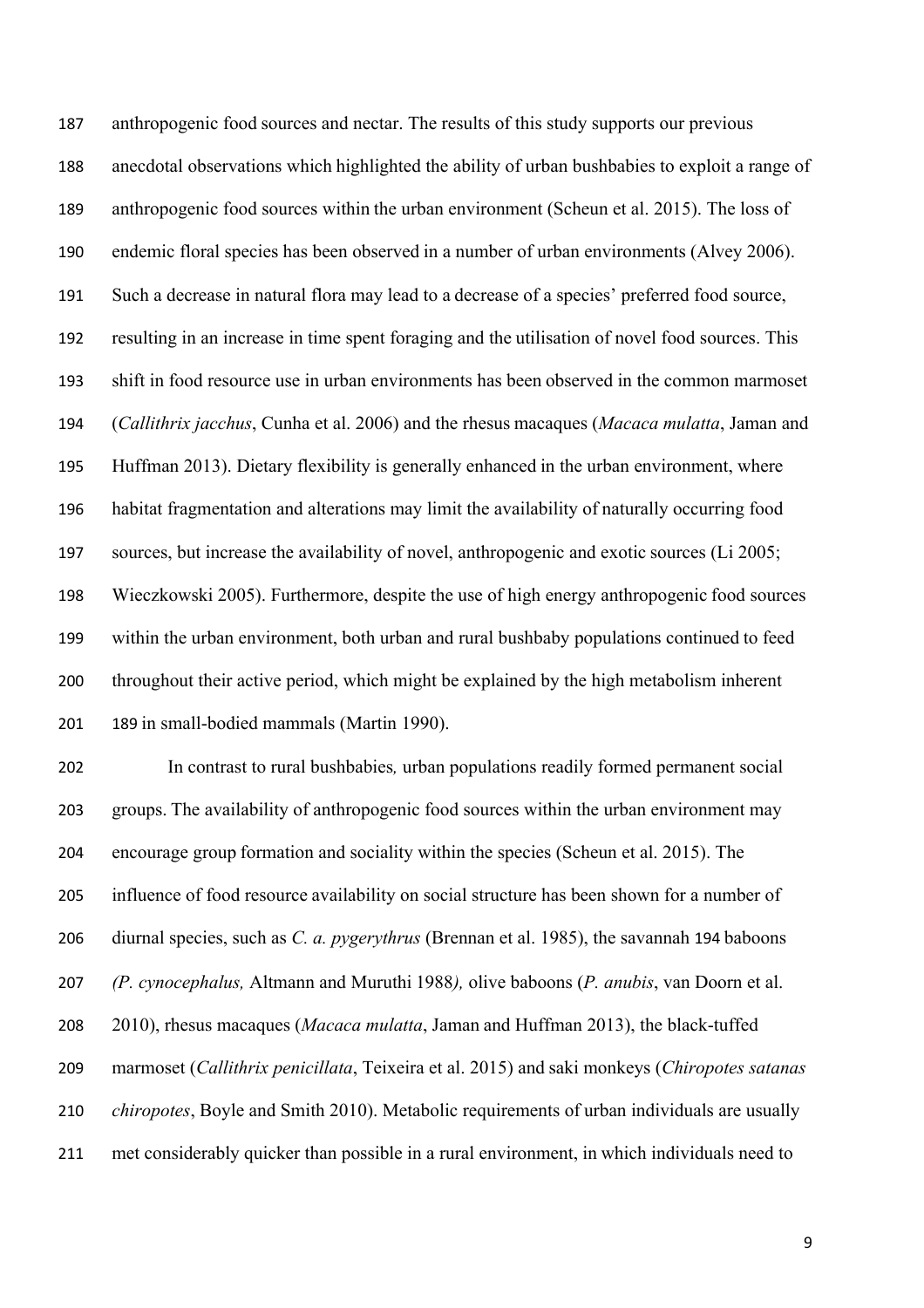forage longer to acquire sufficient resources. This results in a decrease in foraging time, while allowing for an increase in social activities such as pair-grooming, playing and group formation.

 The pair and group movement observed in this study, along with social activities within both the urban and rural environment, support previous research which indicated the semigregarious nature in prosimians (Bearder and Martin 1979). Additionally, pair interactions outside of the mating season have been observed on numerous occasions (Bearder and Martin 1979). Gregarious behaviour of this kind has also been observed in a number of other nocturnal prosimian species including the spectral tarsier (*Tarsius spectrum*, Gursky 2002), as well as the gray (*Microcebus murinus*, Radespiel 2000) and reddish-gray mouse lemur (*Microcebus griseorufus*, Génin 2010). Despite the similarities with other prosimians, a considerable difference in activity patterns was observed between rural and urban bushbaby populations.

**Conclusion**

 The transformation of pristine areas into highly altered, fragmented urban environments is occurring at an accelerated rate in southern Africa (Ruhiiga 2013; Kok and Collinson 2006). With the resulting decrease of pristine environments, the presence of bushbabies and other nocturnal primates is set to increase within the urban environment. In order for primates to survive within novel environments (e.g. anthropogenic landscapes/changes due to climate change), a large degree of behavioural plasticity and dietary flexibility is required 217 (McKinney 2011; Sih et al. 2011; van Schaik 2013). Bushbabies displayed considerable flexibility in terms of social organisation and resource utilisation, allowing for the species to survive within the urban environment. However, despite this ability to adapt and survive within the urban landscape, little is known of the possible effects that changes in diet, group composition and sociality may have on population fecundity and survivability. Thus, further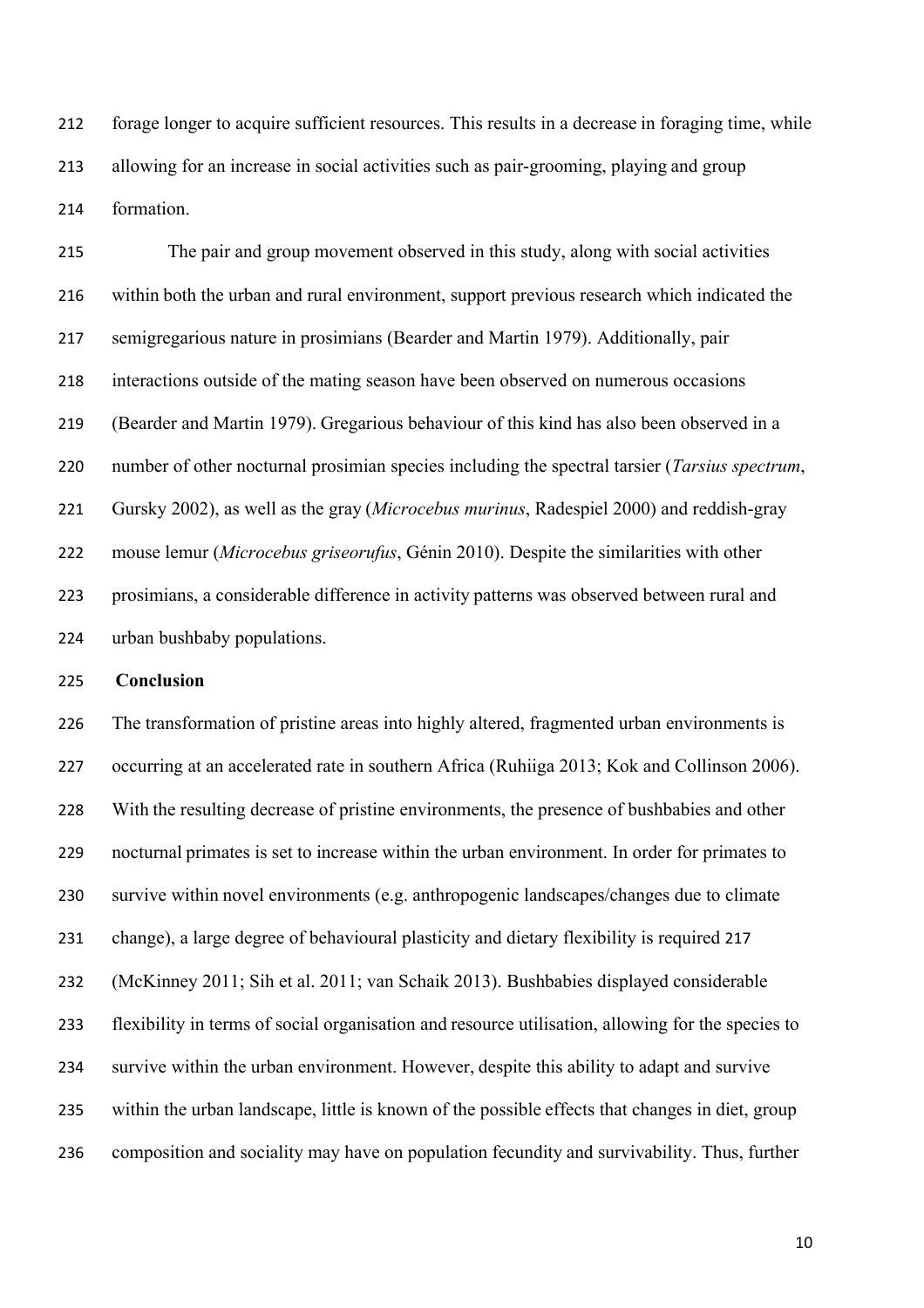- research into this topic is urgently required to determine population health and survivability
- of species within the urban environment.
- 
- **References**
- Altmann J (1974) Observational study of behavior: sampling methods. Behavior 49: 227 267 Altmann J, Muruthi P (1988) Differences in daily life between semiprovisioned and wild-feeding
- baboons. Am J Primatol 15: 213-221. doi:10.1002/ajp.1350150304 Atwell JW, Cardoso GC, Whittaker DJ, Campbell-Nelson S, Robertson KW, Ketterson ED (2012)
- Boldness behavior and stress physiology in a novel urban environment suggest rapid correlated
- evolutionary adaptation. Behav Ecol 23: 960-969. doi:10.1093/beheco/ars059 Bearder S (1999) Physical and social diversity among nocturnal primates: A new view based on long term research. Primates 40: 267-282. doi:10.1007/BF02557715
- Bearder SK, Martin RD (1979) The social organization of a nocturnal primate revealed by radio tracking. In: Amlaner Jr CJ, MacDonald W (eds) A Handbook on biotelemetry and radio tracking.Pergamon, Oxford, pp 633-648
- Boyle SA, Smith AT (2010) Behavioral modifications in northern bearded saki monkeys (*Chiropotes satanas chiropotes*) in forest fragments of central Amazonia. Primates 51: 43
- Brennan EJ, Else JG, Altmann J (1985) Ecology and behaviour of a pest primate: vervet monkeys in a tourist-lodge habitat. Afr J Ecol 23: 35-44. doi:10.1111/j.1365-2028.1985.tb00710.x
- Cunha AA, Vieira MV, Grelle CE (2006) Preliminary observations on habitat, support use and diet in two non-native primates in an urban Atlantic forest fragment: The capuchin monkey (Cebus sp.) and the common marmoset (*Callithrix jacchus*) in the Tijuca forest, Rio de Janeiro. Urban Ecosyst 9: 351-359
- Dammhahn M, Kappeler PM (2005) Social System of Microcebus berthae, the World's Smallest Primate. Int J Primatol 26: 407-435. doi:10.1007/s10764-005-2931-z
- Ditchkoff S, Saalfeld S, Gibson C (2006) Animal behavior in urban ecosystems: Modifications due to human-induced stress. Urban Ecosyst 9: 5-12. doi:10.1007/s11252-006-3262-3
- Doyle GA, Pelletier A, Bekker T (1967) Reproduction in the lesser bushbaby (*Galago senegalensis moholi*) under semi natural conditions. Folia Primatol 14: 15-22
- Dunbar RIM (1996) Determinants of group size in primates: A general model. In: Runciman WG, Smith JM, M. DRI (eds) Evolution of social behaviour patterns in primates and man. Proceedings of The British Academy, Vol. 88. Oxford University Press, New York, pp 33-57
- Engelbrecht D (2016) Galagos as avian nest predators in South Africa. Primates 57: 455-458
- Fahrig L (2003) Effects of Habitat Fragmentation on Biodiversity. Annual Review of Ecology,
- Evolution, and Systematics 34: 487-515. doi:10.2307/30033784
- Génin F (2010) Who sleeps with whom? Sleeping association and socio-territoriality in *Microcebus griseorufus*. J Mammal 91: 942-951. doi:10.1644/09-MAMM-A-239.1
- Goldingay RL, Taylor BD, Parkyn JL (2018) Use of tall wooden poles by four species of gliding mammal provides further proof of concept for habitat restoration. Australian Mammalogy:
- Gursky S (2002) Determinants of gregariousness in the spectral tarsier (Prosimina: *Tarsius spectrum*). Journal of Zoology: 402-410
- Gursky SL (2000) Sociality in the spectral tarsiers, *Tarsius spectrum*. Am J Primatol 51: 89-101. doi:10.1002/(SICI)1098-2345(200005)51:1<89::AID-AJP7>3.0.CO;2-7
- Hoffman TS, O'Riain MJ (2010) The spatial ecology of chacma baboons (*Papio ursinus*) in a human modified environment. Int J Primatol 32. doi:10.1007/s10764-010-9467-6
- Jaman MF, Huffman MA (2013) The effect of urban and rural habitats and resource type on activity budgets of commensal rhesus macaques (*Macaca mulatta*) in Bangladesh. Primates 54: 49-59. doi:10.1007/s10329-012-0330-6
- Janson CH (2017) Evolutionary ecology of primate social structure. In: Smith EA (ed) Evolutionary ecology and human behavior. Routledge, New York, pp 95-130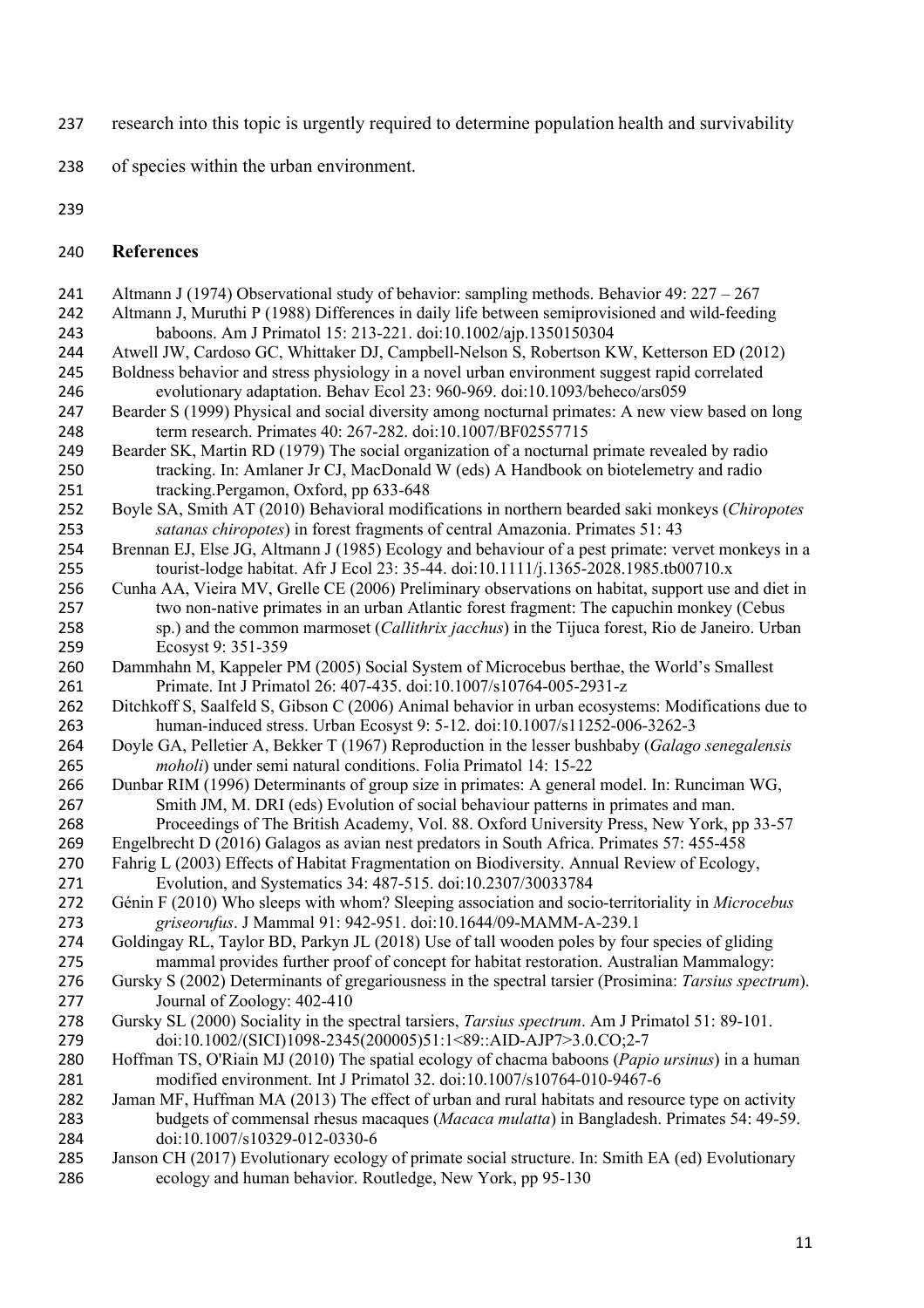- Kappeler PM (1991) Patterns of sexual dimorphism in body weight among prosimian primates. Folia Primatol 57: 132-146
- Li Y (2005) Effects of annual change in group size, human disturbances and weather on daily travel distance of a group in Sichuan snub-nosed monkey (Rhinopithecus roxellana) in Shennongjia Nature Reserve, China. Biodiv Sci 13: 432-438
- Lowry H, Lill A, Wong BBM (2013) Behavioural responses of wildlife to urban environments. Biol Rev 88: 537-549. doi:10.1111/brv.12012
- Martin RD (1990) Primate origins and evolution: a phylogenetic reconstruction. Princeton University Press, Princeton, New Jersey, pp. 804
- McKinney T (2011) The effects of provisioning and crop-raiding on the diet and foraging activities of human-commensal white-faced Capuchins (Cebus capucinus). Am J Primatol 73: 439-448. doi:10.1002/ajp.20919
- Miranda AC, Schielzeth H, Sonntag T, Partecke J (2013) Urbanization and its effects on personality traits:a result of microevolution or phenotypic plasticity? Global Change Biol 19: 2634-2644. doi:doi:10.1111/gcb.12258
- Møller AP (2009) Successful City Dwellers: A Comparative Study of the Ecological Characteristics of Urban Birds in the Western Palearctic. Oecologia 159: 849-858. doi:10.2307/40309951
- Møller AP (2010) Interspecific variation in fear responses predicts urbanization in birds. Behav Ecol 21:365-371
- Müller AE, Soligo C (2005) Primate sociality in evolutionary context. Am J Phys Anthropol 128: 399-414. doi:10.1002/ajpa.20086
- Müller AE, Thalmann URS (2000) Origin and evolution of primate social organisation: a reconstruction. Biol Rev 75: 405-435. doi:10.1111/j.1469-185X.2000.tb00050.x
- Nowack J, Wippich M, Mzilikazi N, Dausmann KH (2013) Surviving the cold, dry period in Africa:
- behavioral adjustments as an alternative to heterothermy in the African lesser bushbaby (*Galago moholi*). Int J Primatol 34: 49-64
- Ostrov JM, Hart E (2014) Observational methods. In: Little TT (ed) The Oxford handbook of quantitative methods in psychology: foundations, vol 1. Oxford University Press, Oxford, UK, p 286
- Partecke J, Schwabl I, Gwinner E (2006) Stress and the city: urbanization and its effects on the stress
- physiology in European blackbirds. Ecol 87: 1945-1952. doi:10.1890/0012- 302 9658(2006)87[1945:SATCUA]2.0.CO;2
- Pinto LPS, Costa CMR, Strier KB, da Fonseca GAB (1993) Habitat, density and group size of primates in a Brazilian tropical forest. Folia Primatol 61: 135-143
- Poveda K, Sánchez-Palomino P (2004) Habitat use by the white-footed tamarin, *Saguinus leucopus*: a comparison between a forest-dwelling group and an urban group in Mariquita, Colombia. Neotrop Primates 12: 6-9
- Pullen SL, Bearder SK, Dixson AF (2000) Preliminary observations on sexual behavior and the mating system in free-ranging lesser galagos (*Galago moholi*). Am J Primatol 51: 79-88
- R Core Team (2018) R: A language and environment for statistical computing. R Foundation for Statistical Computing, Vienna, Austria
- Radespiel U (2000) Sociality in the gray mouse lemur (*Microcebus murinus*) in northwestern Madagascar. Am J Primatol 51: 21-40
- Ray I, Wren BT, Bowers EJ (2016) Documentation of plant consumption by *Galago moholi* in South Africa. Afr Primates 11: 45-48
- Robb GN, McDonald RA, Chamberlain DE, Bearhop S (2008) Food for thought: supplementary feeding as a driver of ecological change in avian populations. Frontiers in Ecology and the Environment 6: 476-484. doi:10.1890/060152
- Saj T, Sicotte P, Paterson JD (1999) Influence of human food consumption on the time budget of vervets. Int J Primatol 20: 977-994. doi:10.1023/A:1020886820759
- Saj TL, Sicotte P, Paterson JD (2001) The conflict between vervet monkeys and farmers at the forest edge in Entebbe, Uganda. Afr J Ecol 39: 195-199
- Scheun J, Bennett N, Ganswindt A, Nowack J (2014) Spicing up the menu: evidence of fruit feeding in *Galago moholi*. Primates 55: 359-363. doi:10.1007/s10329-014-0420-8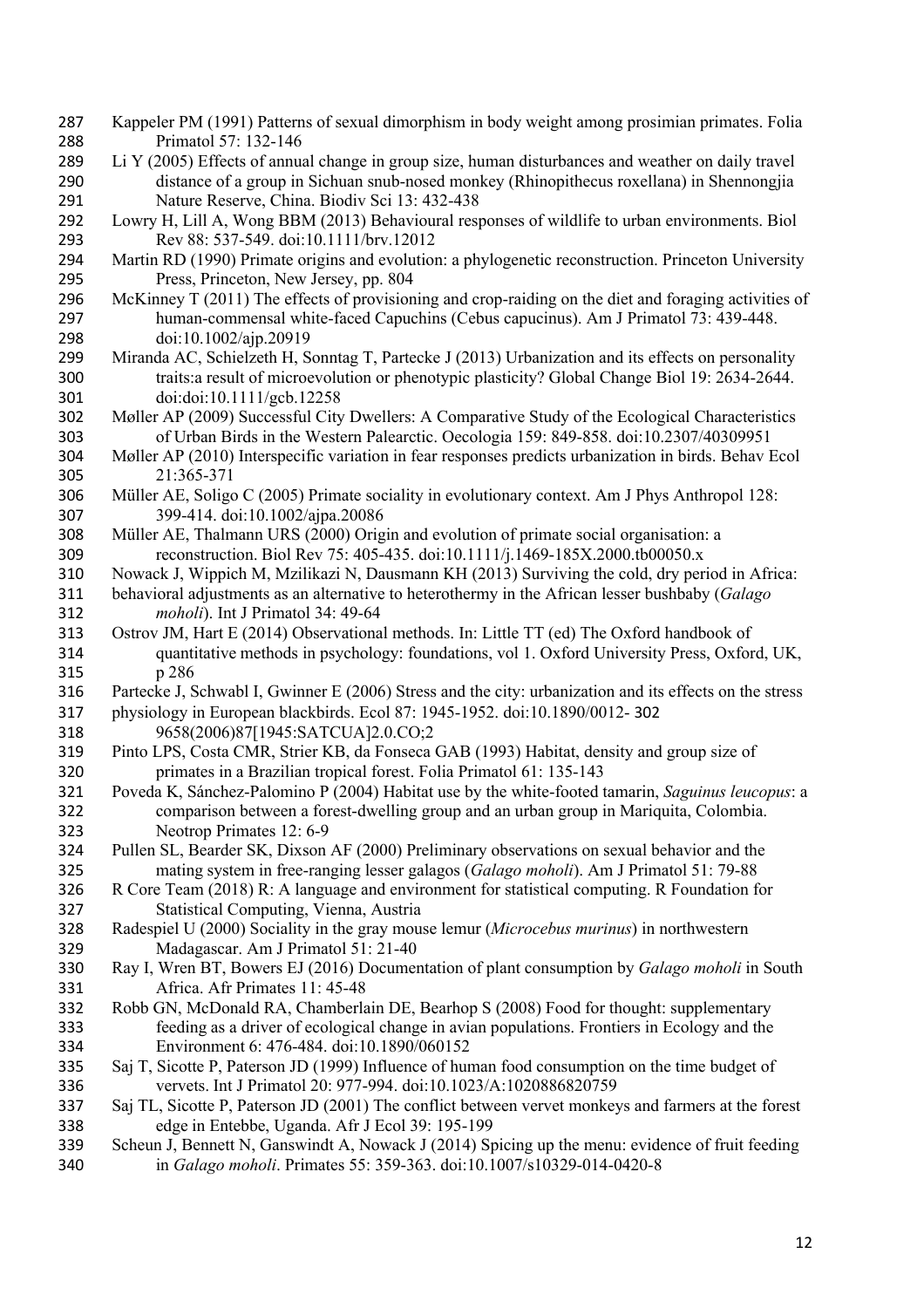- Scheun J, Bennett N, Ganswindt A, Nowack J (2015) The hustle and bustle of city life: monitoring the effects of urbanisation in the African lesser bushbaby. Sci Nat 102: 1-11
- Scheun J, Bennett NC, Nowack J, Ganswindt A (2017) Reproductive behaviour, testis size and faecal androgen metabolite concentrations in the African lesser bushbaby. J Zool 301: 263-270. doi:10.1111/jzo.12420
- Scheun J, Nowack J, Bennett N, Ganswindt A (2016) Female reproductive activity and its endocrine correlates in the African lesser bushbaby, *Galago moholi*. J Comp Physiol B 186: 255-264. doi:10.1007/s00360-015-0947-z
- Shochat E, Warren PS, Faeth SH, McIntyre NE, Hope D (2006) From patterns to emerging processes in mechanistic urban ecology. Trends Ecol Evol 21: 186-191. doi:10.1016/j.tree.2005.11.019
- Sih A, Ferrari MCO, Harris DJ (2011) Evolution and behavioural responses to human-induced rapid environmental change. Evol Appl 4: 367-387. doi:10.1111/j.1752-4571.2010.00166.x
- Sol D, Lapiedra O, González-Lagos C (2013) Behavioural adjustments for a life in the city. Anim Behav 85: 1101-1112. doi:https://doi.org/10.1016/j.anbehav.2013.01.023
- Sterling EJ, Richard AF (1995) Social organization in the Aye-Aye (*Daubentonia Madagascariensis)*  and the perceived distinctiveness of nocturnal primates. In: Alterman L, Doyle GA, Izard MK (eds)
- Creatures of the Dark: The Nocturnal Prosimians. Springer US, Boston, MA, pp 439-451. doi:10.1007/978-1-4757-2405-9\_26
- Teixeira B, Hirsch A, Goulart VDLR, Passos L, Teixeira CP, James P, Young R (2015) Good neighbours: distribution of black-tufted marmoset (*Callithrix penicillata*) in an urban environment. Wildl Res 42: 579-589. doi:10.1071/WR14148
- Tuomainen U, Candolin U (2011) Behavioural responses to human-induced environmental change. Biol Rev Camb Philos Soc 86: 640-657. doi:10.1111/j.1469-185X.2010.00164.x
- van Doorn AC, O'Riain MJ, Swedell L (2010) The effects of extreme seasonality of climate and day length on the activity budget and diet of semi-commensal chacma baboons (*Papio ursinus*) in the Cape Peninsula of South Africa. Am J Primatol 72: 104-112. doi:10.1002/ajp.20759
- van Schaik CP (2013) The costs and benefits of flexibility as an expression of behavioural plasticity: a primate perspective. Phil Trans R Soc B: Biol Sc 368. doi:10.1098/rstb.2012.0339
- Venables WN, Ripley BD (2002) Modern applied statistics with S. Springer, New York
- Wich SA, Geurts ML, Mitra T (2006) Influence of fruit availability on Sumatran orangutan sociality and reproduction. Feeding Ecology in Apes and Other Primates 48: 337
- Wieczkowski J (2005) Examination of increased annual range of a Tana mangabey (Cercocebus galeritus) group. Am J Phys Anthropol 128: 381-388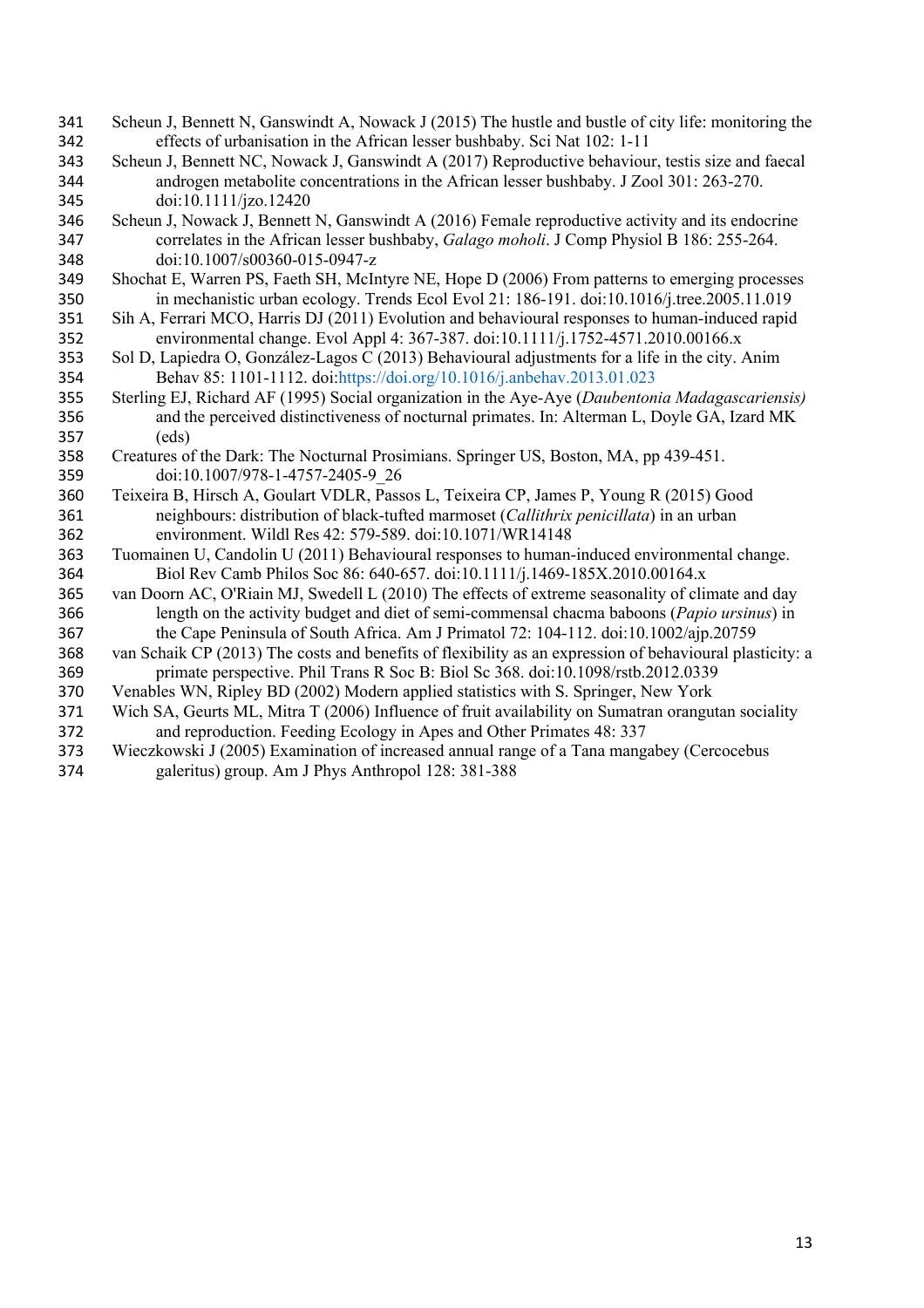Table 1. Ethogram listing the behaviours observed during the study as well as the respective definitions for each behaviour.

| <b>Behaviour</b> | <b>Definition</b>                              |  |  |
|------------------|------------------------------------------------|--|--|
| Moving           | The locomotion of an individual, through       |  |  |
|                  | vegetation or across open ground, by means of  |  |  |
|                  | jumping or walking.                            |  |  |
| Resting          | An individual remains stationary in a single   |  |  |
|                  | location with no other behaviour performed     |  |  |
| Foraging         | An individual actively searching for food      |  |  |
|                  | resources by means of lowering its head,       |  |  |
|                  | sniffing and locating nutrient sources         |  |  |
| Feeding          | The consumption of a nutrient source (defined  |  |  |
|                  | as anthropogenic or natural)                   |  |  |
| Drinking         | The consumption of water                       |  |  |
| Communicating    | Sound emitted by an individual as soft squeaks |  |  |
|                  | or loud calls                                  |  |  |
| Self-grooming    | Tooth-combing or licking oneself               |  |  |
| Pair-grooming    | One individual "tooth-combing" or licking      |  |  |
|                  | another's fur                                  |  |  |
| Pair-playing     | The positive interaction of two conspecifics   |  |  |
|                  | which may include                              |  |  |
|                  | grabbing, rolling, jumping and vocalisation.   |  |  |
| Fighting         | The negative interaction between two           |  |  |
|                  | individuals, which includes                    |  |  |
|                  | chasing, grappling, biting and vocalisation.   |  |  |
|                  | Often results in one                           |  |  |
|                  | individual being driven from an area.          |  |  |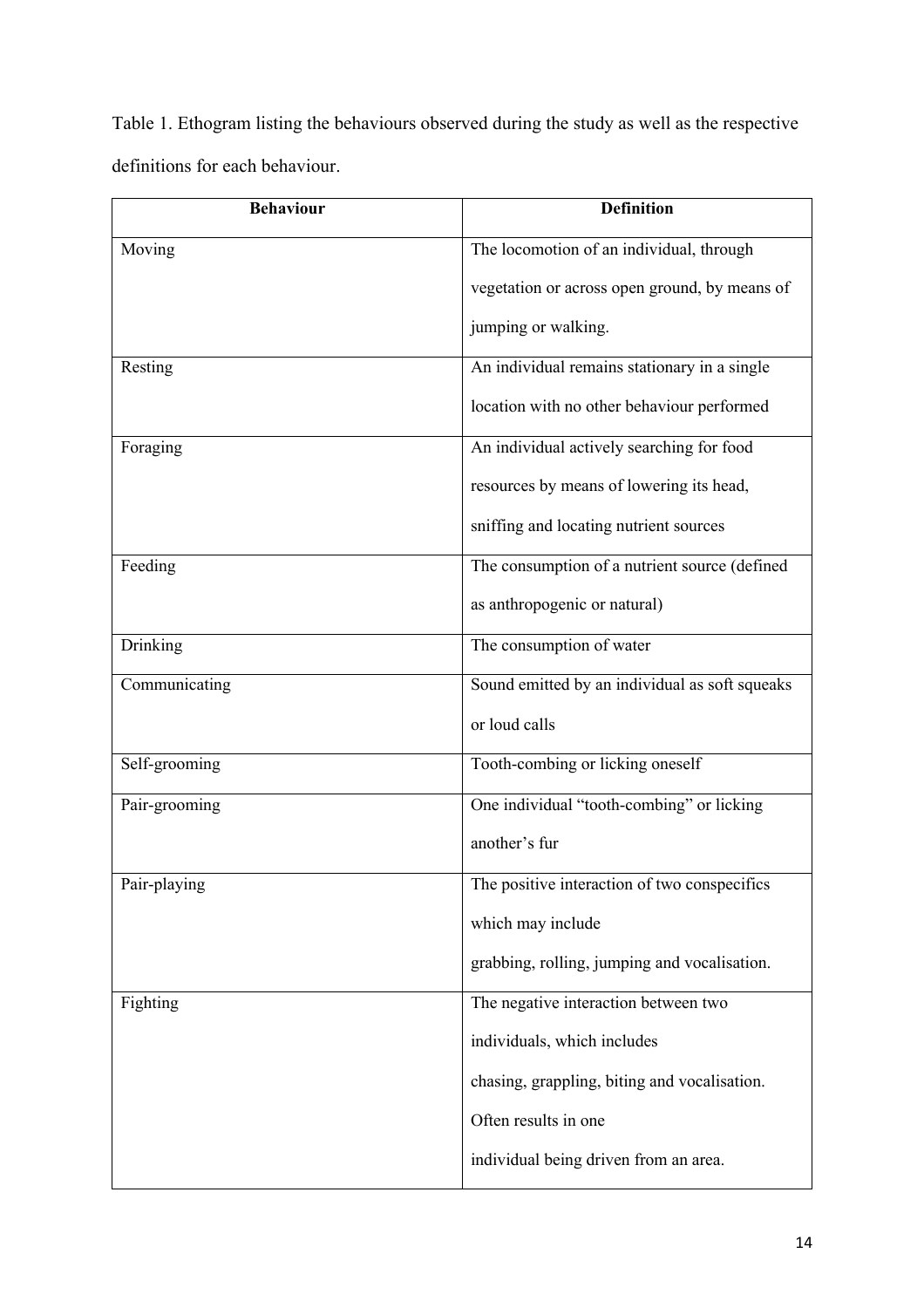Figure 1. Frequency of time spent (mean  $\pm$  standard deviation) on the defined activities by *Galago moholi* populations in two rural and two urban study sites (NNR: Nylsvley Nature Reserve, BC: Buffelsdrift Conservancy, OP: Onderstepoort, NZG: National Zoological Garden).

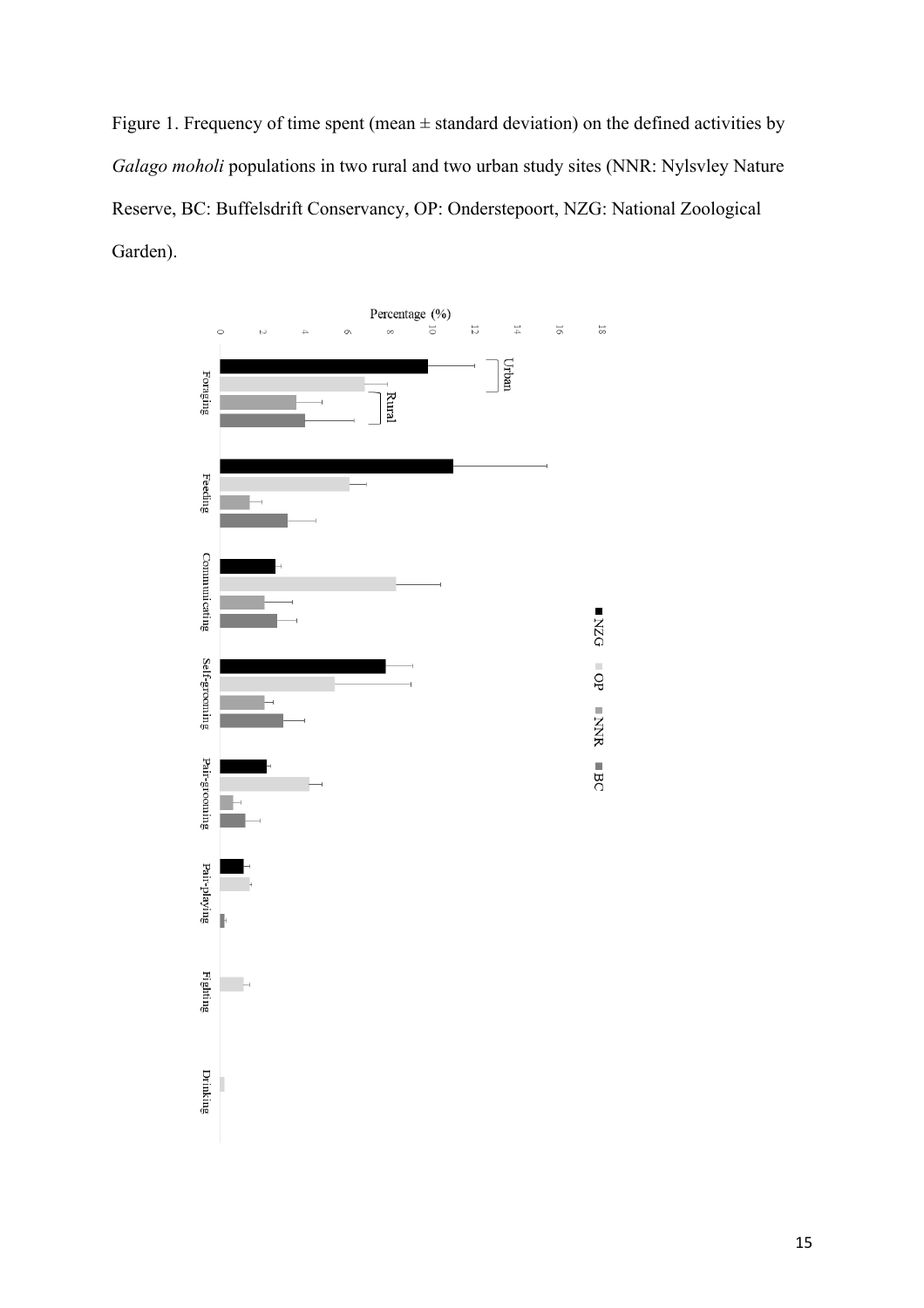Figure 2. The percentage of food resources utilised by urban and rural populations of *Galago moholi* (NNR: Nylsvley Nature Reserve, BC: Buffelsdrift Conservancy, OP: Onderstepoort, NZG: National Zoological Garden).